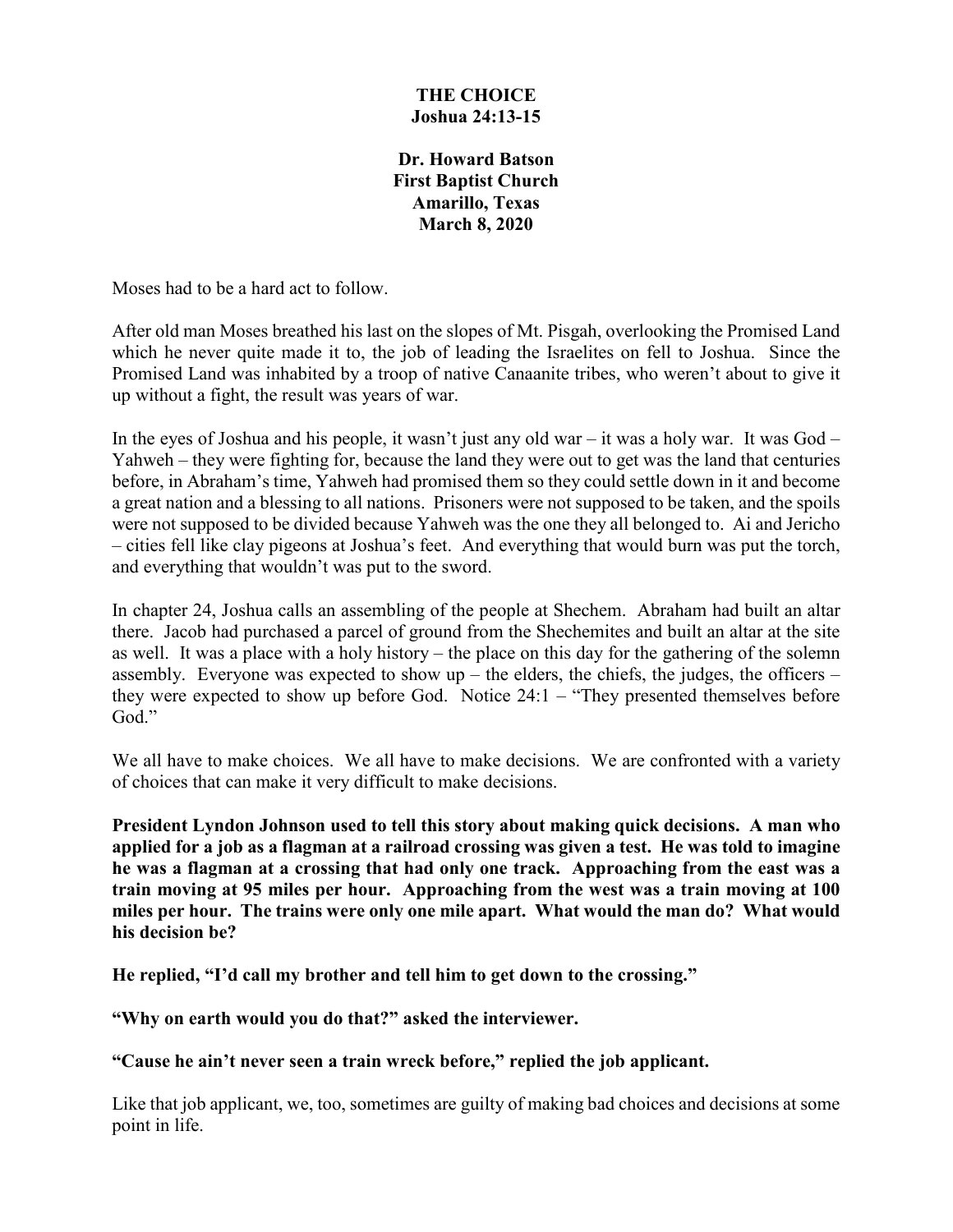In verse 14, Israel has to make a decision – a hard decision. The call in verse 14 is to fear the Lord. Fearing the Lord sums up the religious attitude expected of the Old Testament believer. The term comes again and again in Deuteronomy – 4:10, 6:2; 6:13; 6:24. Fear of the Lord is an attitude of awe and of reverence which befits the child of God as he thinks of his Maker and Redeemer. This fear was desired and approved by God (Deuteronomy 4:10). The fear is to come with a heart of sincerity and a heart of faithfulness. The word translated "sincerity" is a word that means fullness, completeness, integrity. It means that there should be a harmony about our fear of the Lord, both internally and externally – our qualities should ring true to our inner being.

The children of Israel had a history of loyalty problems. Wherever they settled they tended to take on the gods of their present culture. Wow! Sound familiar? We tend to take on the gods of our culture – materialism, success, sex, sports, beauty, power. When the Israelites were in Egypt, they tended to worship the sun gods and the gods of the river. Now that they had settled in the land of Canaan they were taking on the gods of the people they had defeated.

So Joshua declares, "You have to make a choice. You can't continue on like this. You have to make a decision. Are you going to worship the living and true God? Or are you going to forsake Him and choose other gods?" He puts it plainly. "As for me and my house, we will serve the Lord."

For Joshua, the decision had already been made. As a leader, he wanted them to see him as an example. He says, "I have made my decision – now you have to make yours." But he does give the Israelites a choice. They can choose local and regional gods and ancestral gods to their heart's content. But Joshua and his house have chosen – decided – to serve the Lord.

As God's dealings with humankind continue to unfold, we eventually come to a place called Calvary, where God's redemptive purposes comes to fruition in the death and the sacrifice of His Son, Jesus Christ. And with that gracious, loving, merciful, sacrificial death that took place 2000 years ago, each one of us – like the Israelites of old – is forced to make a decision. Like Pontius Pilate, we have to ask ourselves, "What will I do with Jesus, who is called the Christ?"

The choice and decision we make in response to that question, like the question that faced the Israelites – will we choose God's way or our way? – carries eternal consequences. Your choice this morning will mean the difference between eternal life or eternal death, between a meaningful life or a meaningless life.

As we think this morning about life's greatest choice, I want us to ponder these things.

First of all, I want you to realize that

# **I. IT IS A NECESSARY CHOICE**

The decision to accept or reject Jesus Christ as Lord and Savior is a necessary choice. You either call Him Lord, or you're free to refuse to acknowledge His lordship. To simply refuse to come to that point of decision-making is really a choice to reject Him.

There have been men in history before who have attempted not to have to make a decision about Jesus – men who have tried to ride the fence, men who have thought that the decision could be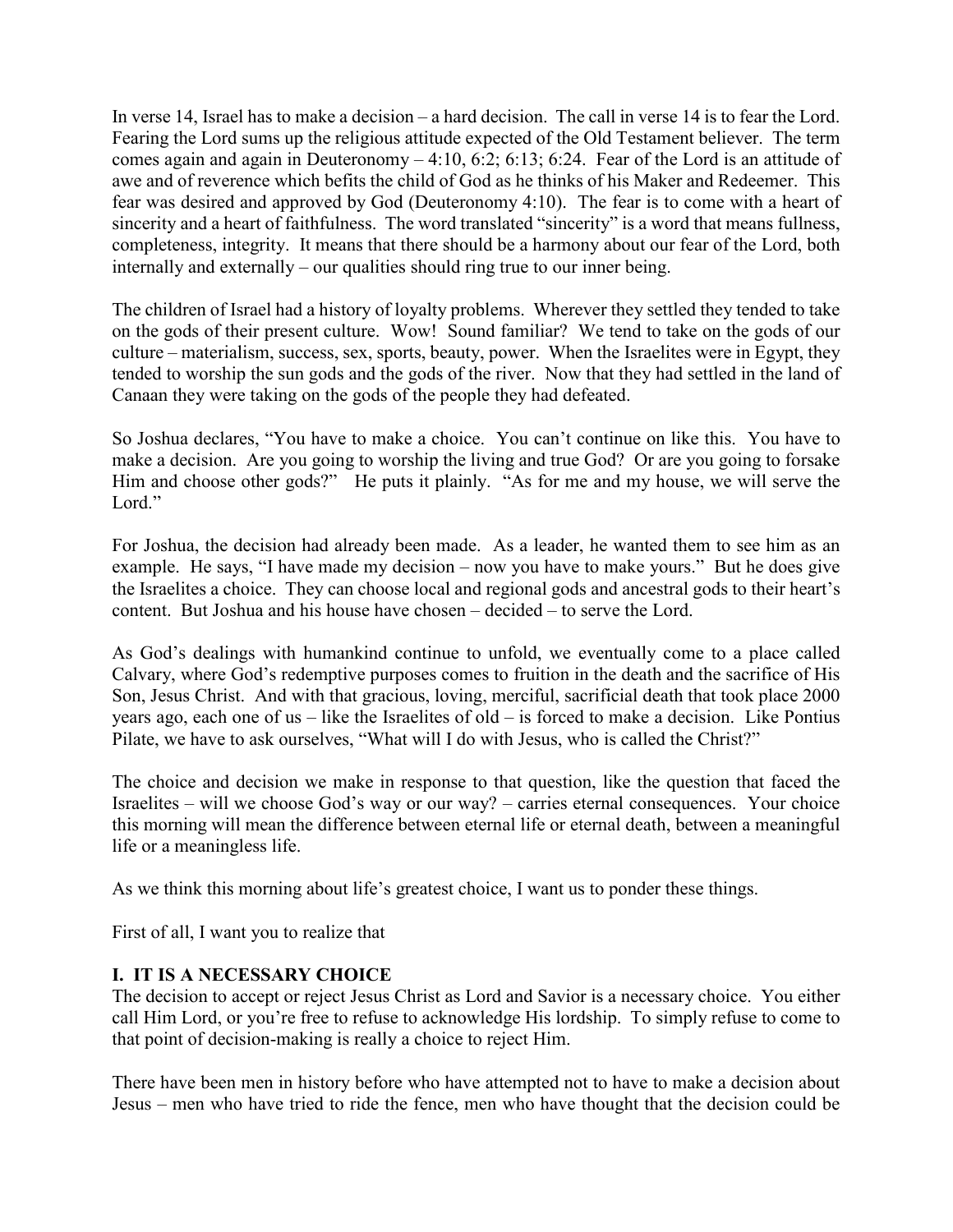delayed. I think about Pilate who tried to postpone the choice. Jesus stands before the governor and the governor begins to ask Him questions.

"Are you the king of the Jews?"

"It is as you say," Jesus replies.

His wife tells him of restless nights, of nightmares. "Don't have anything to do with that man. He is a righteous man. Last night I suffered greatly in a dream because of Him. I couldn't get a wink of sleep because of dreaming about Jesus."

Pilate then poses the question that really faces you today – and faces me today. "What then shall I do with Jesus, who is called the Messiah?" Pilate tries to have nothing to do with Jesus. He washes his hands. He takes the pitcher and pours the water in the basin and he rubs and he rubs his hands – even in front of the multitudes – saying, "I am innocent of this man's blood. I have not chosen to kill Jesus."

It didn't work for Pilate, and it won't work for you. You cannot stay on the fence in regard to Jesus. Even as the Jews demanded that Pilate make a choice, even as Joshua demanded that the children of Israel make a choice – God's sovereignty demands that you make a choice. What are you going to do with Jesus?

The hearing and the understanding of the Gospel message is to be confronted with the necessity of making a choice. There can be no straddling the fence. Jesus said, "You're either for me, or you're against me."

**Jack Eckerd, the founder and former CEO of the Eckerd Drug Store chain, was an aggressive, honest, and highly successful businessman. In his book,** *Eckerd: The Right Prescription***, he wrote that he had everything materially that a person could want. But inwardly, he was dissatisfied and restless. A friend had witnessed to him about Jesus Christ, but he was reluctant to make a decision until he was jostled by this statement of his friend: "Jack, you keep sitting on the fence. You're supposed to be one of these hot shot businessmen who make fast decisions. When are you going to make up your mind on the most important decision you'll ever make?" Eckerd made the decision to trust Christ as Savior, and he said, "I've never been on the fence since that time."**

Life's greatest choice is a necessary choice. Even as the patriarch posed the question to ancient Israel, the question is posed to you today. Who are you going to serve? Are you going to choose Jesus?

The second thing I want you to notice is that

### **II. IT IS A PERSONAL CHOICE**

The text abruptly changes in verse 14. The prophetic Joshua now assumes the role of an attorney pleading for the proper verdict for his client, trying to get the jury – Israel – to choose God. Joshua demands an attitude and actions which are beyond the normal expected attitudes and actions of men. He demands the same type of response to God that God has already shown to men – that of total loyalty and dedication. Who are you going to serve sincerely, and who are you going to serve truthfully?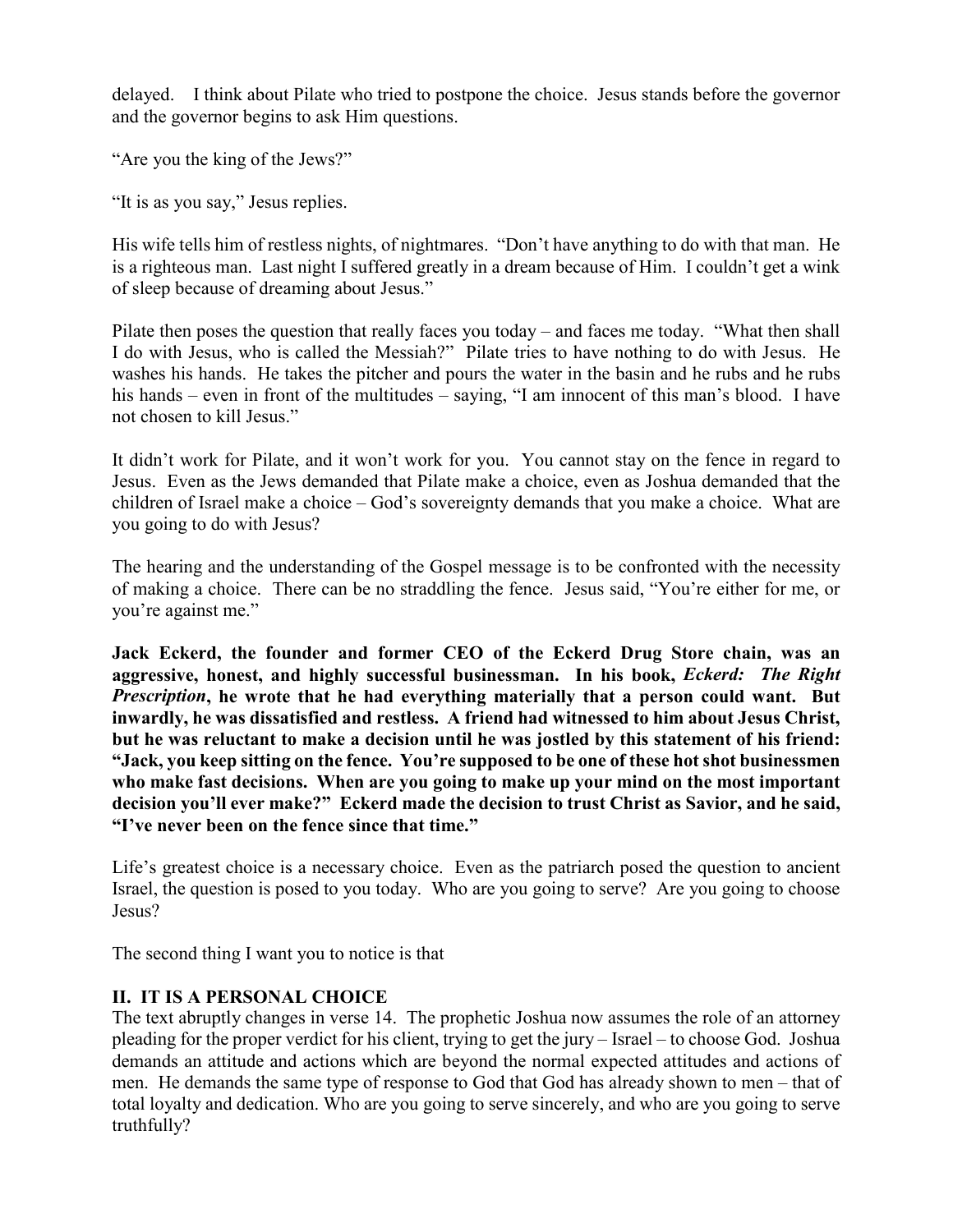The call was for Israel, personally, not to be like her neighbors. The doorway to heaven, to eternal life, is just one person wide. Every person must make life's greatest choice for themselves. Don't count on your church membership – you will not slide into heaven on the coattails of your parents or your grandparents. The question is not what your parents or your grandparents have done about their faith, about their commitment to Christ, their involvement at First Baptist Church of Amarillo. The question is this, "What about you?"

Normally when we think about ancient Israel we think about a corporate identity. But there is something personal about the way Joshua poses the question and the way he gives his own example. "I don't care what you do," he says to the people. "I – individually – me and my house, we are going to serve the Lord." He wasn't going to cast his lot with the people. Joshua and his family were going to serve the Lord.

Every person must make a personal decision as to whether or not they will trust Christ as their Savior and commit their life to Him. Those of you, like myself, who grew up in a Christian home, with Christian parents and Christian grandparents – you stand in grave danger of assuming that you have inherited your faith in Christ. You have not, you cannot, and you will not. You must come to that radical point of decision-making like everyone else who ever places their trust in Jesus. You must, at some point in your life, declare Him to be the Lord, to accept His death on the cross as your death on the cross, to accept His resurrection as your resurrection. You cannot simply inherit your faith.

Jesus doesn't become your savior until you have made the personal choice.

The third thing I want you to realize is that

### **III. IT IS AN URGENT CHOICE**

**Several years ago a television news crew was on assignment in south Florida, filming the devastation from Hurricane Andrew. Amid the destruction and debris, one house stood firm on its foundation. As the owner was cleaning up the yard, a reporter approached him. "Sir, why is your house the only one still standing?" he asked. "How did you manage to escape the severe damage of the hurricane?"**

**"Well, I built this house myself," the man replied. "I also built it according to the Florida State Building Code. When the code called for 2 by 6 roof trusses, I used 2 by 6 roof trusses. I was told that a house built according to code could withstand a hurricane. I did and it did. I suppose no one else around here followed the code."**

#### **When the sun is shining and the skies are blue, building our lives on something other than the guidelines in God's Word can be tempting. But there is only one way to be ready for a storm, and that's obedience. (***Leadership Journal***)**

The choice of Christ is an urgent choice. At some point, at some time in your life – in my life – that hurricane, that storm is going to come. The choices upon which we have built our life will determine whether or not we'll stand.

The choice for Christ is an urgent choice. Whenever the Bible speaks of salvation, it always does so with a sense of urgency. We're never left with the impression that this is something you need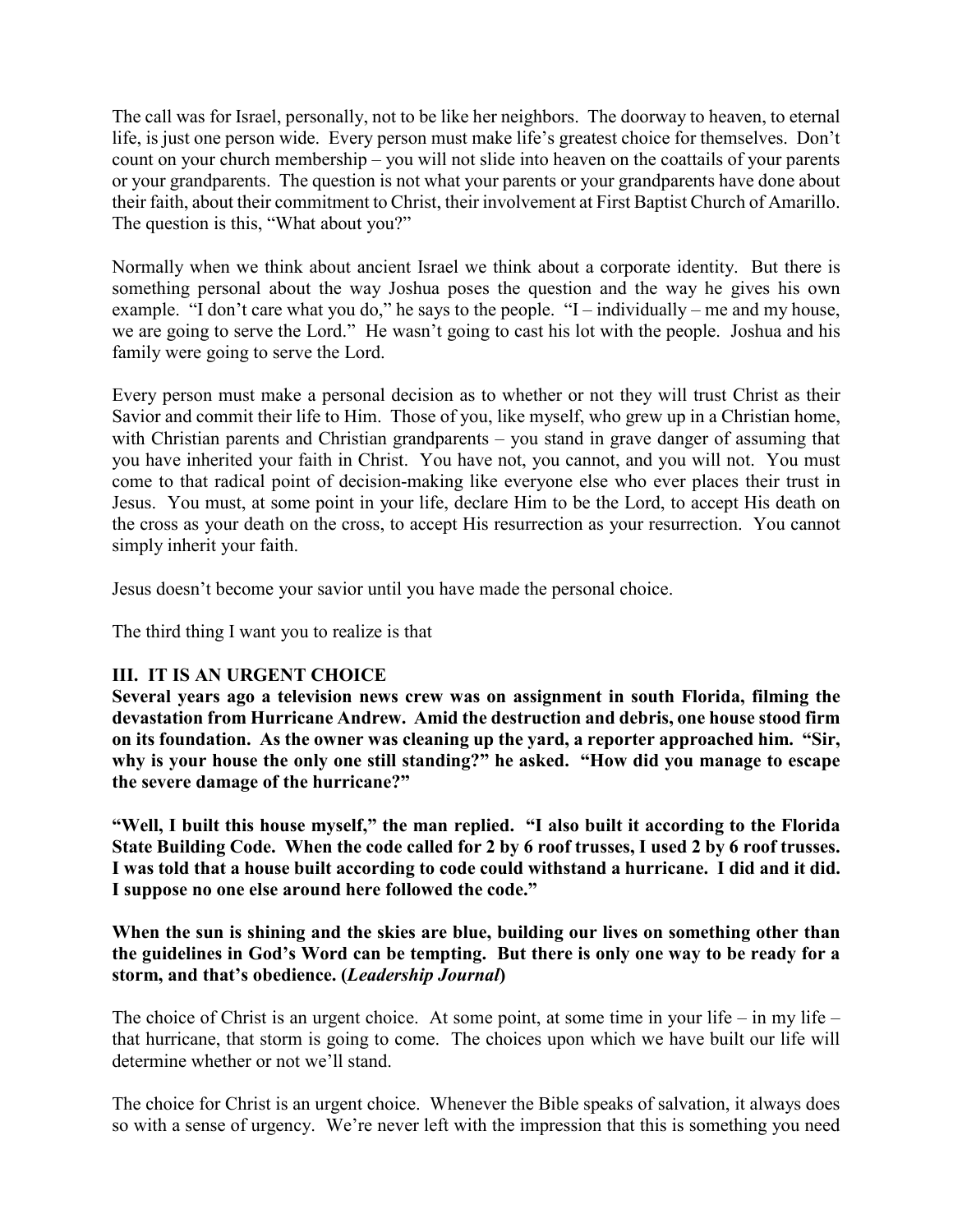to think about later in life, at a more convenient time when we don't have as many things going on. The emphasis is always on today. "Choose for yourself today." "Now is the acceptable time." "Behold, today is the day of salvation."

The tone of urgency in Scripture concerning salvation exists because life is so fragile. How quickly life can be snatched away. As George Bernard Shaw stated, "Life's ultimate statistic is the same for everyone: one out of one dies." Scripture compares our life to the vapour of the morning, to the grass that withers so quickly. In our own humanity, we deny death or assume that it will come only at the end of many years on this earth. On a daily basis, we see that it comes to everyone – children, teenagers, young adults. It's no respecter of age. And sometimes it comes suddenly and unexpectedly.

Some of you have been sitting on the fence for years. You're always going to proclaim the lordship of Christ Jesus at a more convenient time.

As soon as I graduate from school, I'll get serious about my relationship with Jesus.

As soon as I get married, I'll get serious about my relationship with Jesus.

When we have children, we'll get serious about going to church, we'll get serious about the lordship of Christ Jesus.

That's an awfully dangerous attitude to have when dealing with how you'll spend eternity. You're presuming you'll have all the time in the world. Scripture tells us your time is already set. "It is appointed unto a man once to die, and then the judgment."

I don't know when your appointment is. It might be today. It might be tomorrow. I don't know when my appointment is. It might be today. It might be tomorrow. But it's an urgent choice – to choose Christ.

The world was shocked by the news that NBA star Kobe Bryant, his daughter, and several others died in a tragic helicopter crash in January 2020. Deep down, we know that life is unpredictable, short, and fraught with tragedy. And yet, somehow, we still convince ourselves that OUR lives are safe and that, in our case, an exception will be made in regard to death.

The death of the superstar reminds us that no one is above tragedy, and we all are vulnerable to weather, mechanical failures, and forces way beyond our control.

Lesson to be learned? Make today count, for tomorrow is not even a promise, much less and expectation. Let those around you know you love them, as today may be your last, and nothing should be left unsaid.

Fourthly, I want you to see that in the life of Israel, and in your life and my life

### **IV. IT IS A LOGICAL CHOICE**

Joshua recounts God's benevolent history with Israel. Look at Joshua 24 again. Remember in verse 1 he gathered all the people together. They presented themselves to God. Then in verse 2, Joshua says to the people, "Thus says the Lord, the God of Israel, from ancient times your fathers lived beyond the River, namely Terah, the father of Abraham and the father of Nahor, and they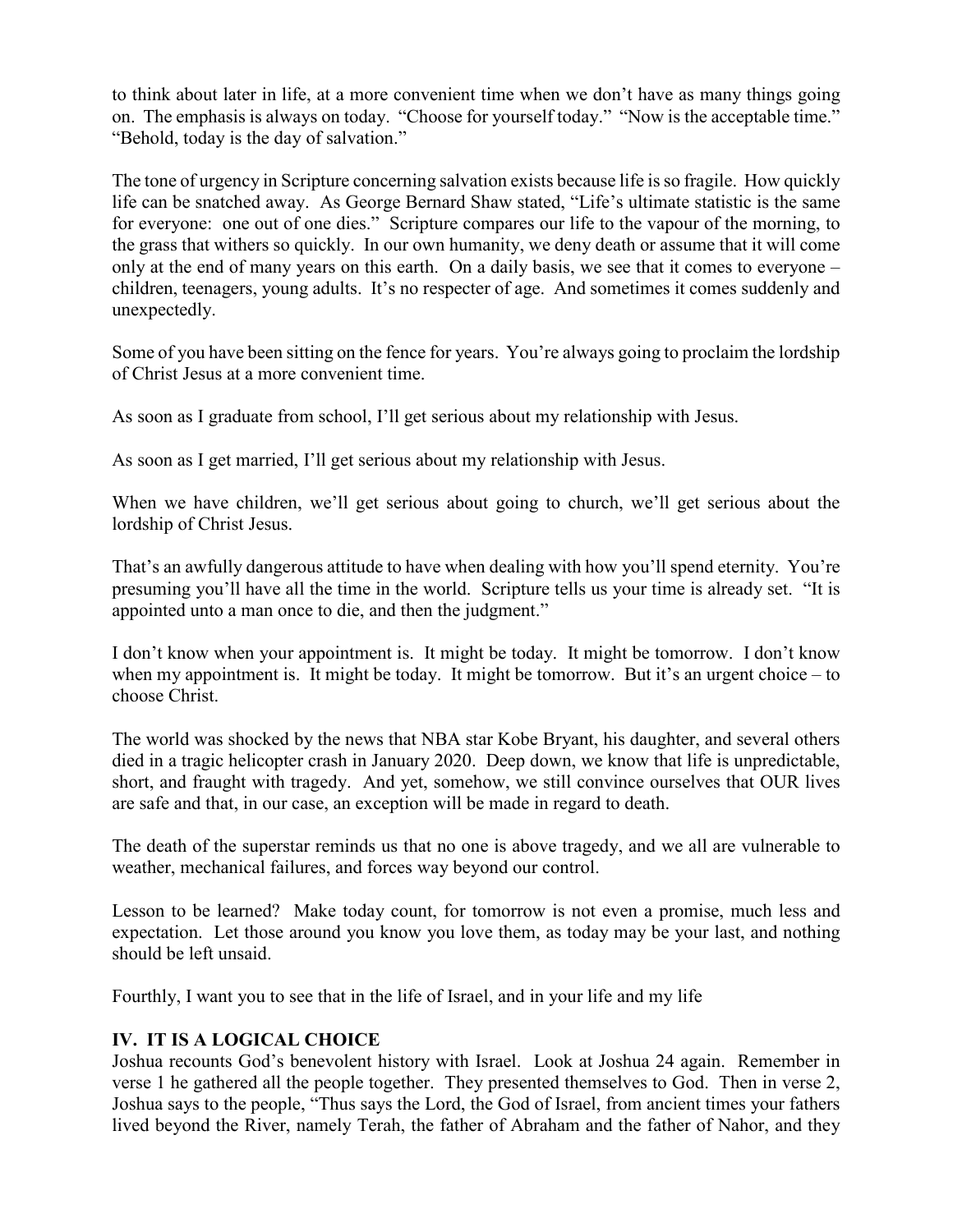served other gods. Then I took your father Abraham from beyond the River, and led him through all the land of Canaan, and multiplied his descendants and gave him Isaac."

It's a recounting of the holy history of Israel. He talks about Jacob. He talks about Moses and Aaron. In verse 6 he talks about that most important event in all of the Old Testament – the Exodus. They were slaves in Egypt. Notice verse 6: "I brought your fathers out of Egypt, and you came to the sea; and Egypt pursued your fathers with chariots and horsemen to the Red Sea. But when they cried out to the Lord, He put darkness between you and the Egyptians, and brought the sea upon them and covered them; and your own eyes saw what I did in Egypt."

He describes the event at Jericho as a battle. Now these folks had seen this one with their own eyes. He tells how he used the hornets to drive out the two kings and the Amorites to give them victory.

Normally it is said in the ancient text that God has chosen Israel. But now the question is, "Will Israel also choose God?" It is the very election of Israel that makes their choice a necessity. You see, no matter how you look at it in Scripture, no matter how much God chooses or elects us, we still have to  $-$  in our own freedom  $-$  respond in faith.

Joshua has, thus, forced Israel to make a choice which never confronted her neighbors, a choice which will determine the nature of her worship from that moment on, a choice which has spotlighted, as no other, the unique quality in the demand of God. In the hour of choice, Israel's freedom remains totally protected – no prophetic threats thunder down upon her. She is simply asked to view God's history and determines if it proves His superiority over other claims of deity. The decision is not one to be made in isolation. But Joshua leads the way, proclaiming that his family has already chosen God. When Israel chooses God, she has a leader to show her the way.

The faith of ancient Israel can no longer be a faith of crisis. Did you hear that? No longer can it be because they are in bondage to Egypt. No longer can it be because they need someone to tear down the walls of Jericho. The faith of ancient Israel must be one of sincerity and truth.

What about your faith? Are you calling upon God simply because of the deaths, the sickness and the tragedies in your life? Is yours a sincere faith or merely a faith of crisis? Joshua calls the people to a faith of sincerity and truth. It's the logical choice.

When you study Scripture, when you study the history of man, the history of the church – how it has survived great persecution, not only from without but also from within – the only logical conclusion is to commit your life to the Lord Jesus today.

Fifthly and finally, I want you to see that

# **V. IT IS A HARD CHOICE**

Notice verse 16. The people say, "We're going to serve the Lord, because it is logical. God did bring us out of Egypt. He did all that you have said that He has done." But notice verse 19. Joshua says to the people, " 'You will not be able to serve the Lord, for He is a holy God. He is a jealous God; He will not forgive your transgressions or your sins. If you forsake the Lord and serve foreign gods, then He will turn and do you harm and consume you after He has done good to you.' And the people said to Joshua, 'No, but we will serve the Lord.'"